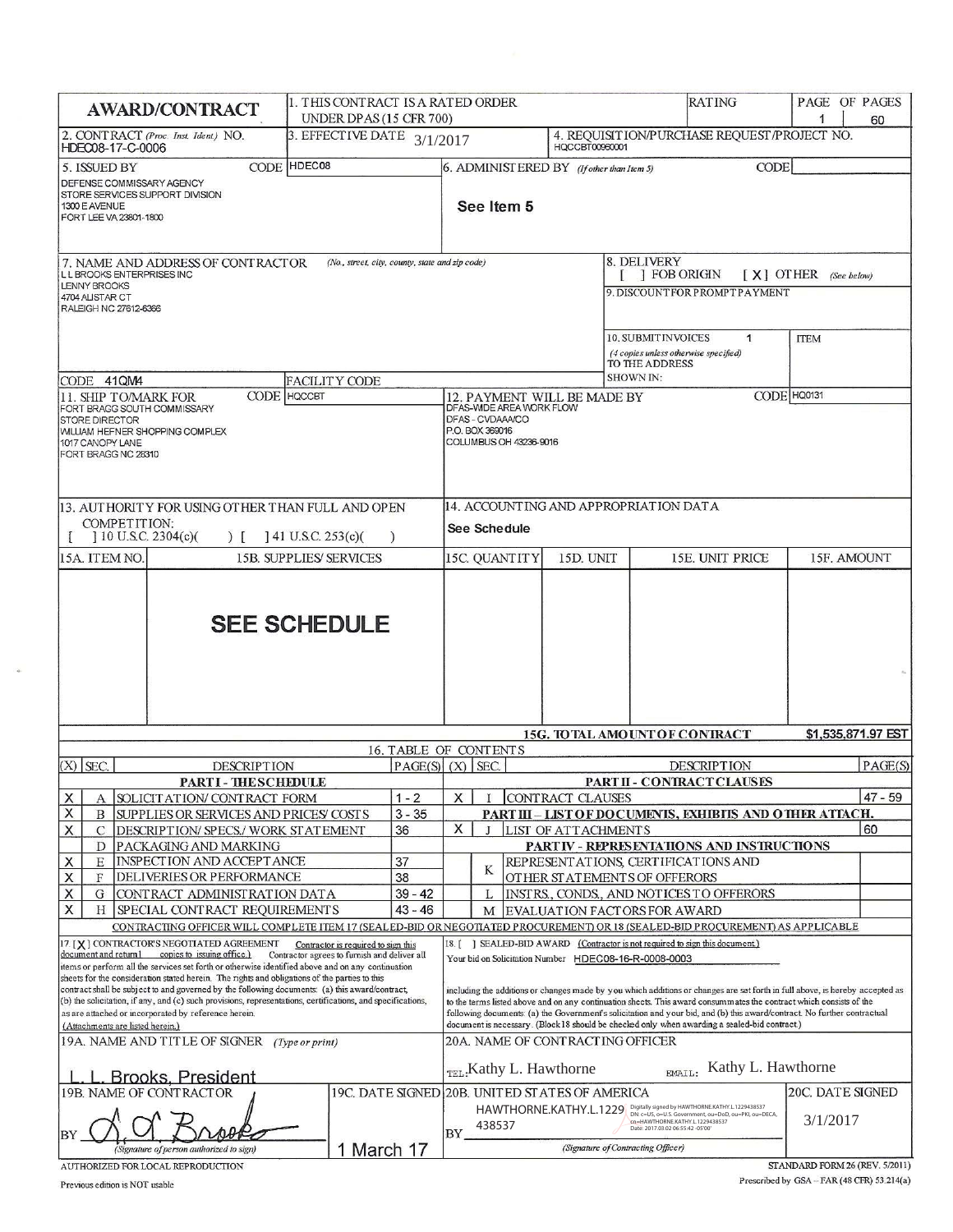| <b>ITEM NO</b><br>0001 | <b>SUPPLIES/SERVICES</b>                                                                                                                                                                                                                                                                                                                                                                                                                                                                                          | <b>QUANTITY</b> | <b>UNIT</b> | <b>UNIT PRICE</b> | <b>AMOUNT</b><br>\$0.00 |
|------------------------|-------------------------------------------------------------------------------------------------------------------------------------------------------------------------------------------------------------------------------------------------------------------------------------------------------------------------------------------------------------------------------------------------------------------------------------------------------------------------------------------------------------------|-----------------|-------------|-------------------|-------------------------|
|                        | Services, Non-personal<br><b>FFP</b><br>Provide all the necessary supervision, personnel, supplies, and equipment to<br>perform shelf stocking, receiving/storage/holding area, and custodial operations for<br>the Fort Bragg South Commissary located at Fort Bragg, North Carolina, in<br>accordance with the Performance Work Statement (PWS) as set forth at<br>Attachment 1 and all terms and conditions contained herein:<br>BASE PERIOD: April 1, 2017 through March 31, 2018<br><b>FOB</b> : Destination |                 |             |                   |                         |
|                        | PURCHASE REQUEST NUMBER: HQCCBT00960001                                                                                                                                                                                                                                                                                                                                                                                                                                                                           |                 |             | <b>NET AMT</b>    | \$0.00                  |

| <b>ITEM NO</b> | SUPPLIES/SERVICES                                                                                                                                                          | <b>QUANTITY</b> | <b>UNIT</b> | <b>UNIT PRICE</b> | <b>AMOUNT</b>    |  |  |  |
|----------------|----------------------------------------------------------------------------------------------------------------------------------------------------------------------------|-----------------|-------------|-------------------|------------------|--|--|--|
| 0001AA         |                                                                                                                                                                            | 1.042.704       | Case        | \$0.632           | \$658,988.93 EST |  |  |  |
|                | <b>Shelf Stocking Operations</b>                                                                                                                                           |                 |             |                   |                  |  |  |  |
|                | <b>FFP</b>                                                                                                                                                                 |                 |             |                   |                  |  |  |  |
|                | Perform Shelf Stocking Operations (includes overwrites between 0 and 7%) in<br>accordance with Attachment 1, PWS. (The QUANTITY shown is an<br><b>ESTIMATED QUANTITY.)</b> |                 |             |                   |                  |  |  |  |
|                | FOB: Destination                                                                                                                                                           |                 |             |                   |                  |  |  |  |
|                | PURCHASE REQUEST NUMBER: HQCCBT00960001                                                                                                                                    |                 |             |                   |                  |  |  |  |
|                |                                                                                                                                                                            |                 |             |                   |                  |  |  |  |

NET AMT \$658,988.93 (EST.)

\$658,988.93

 ACRN AA CIN: 000000000000000000000000000000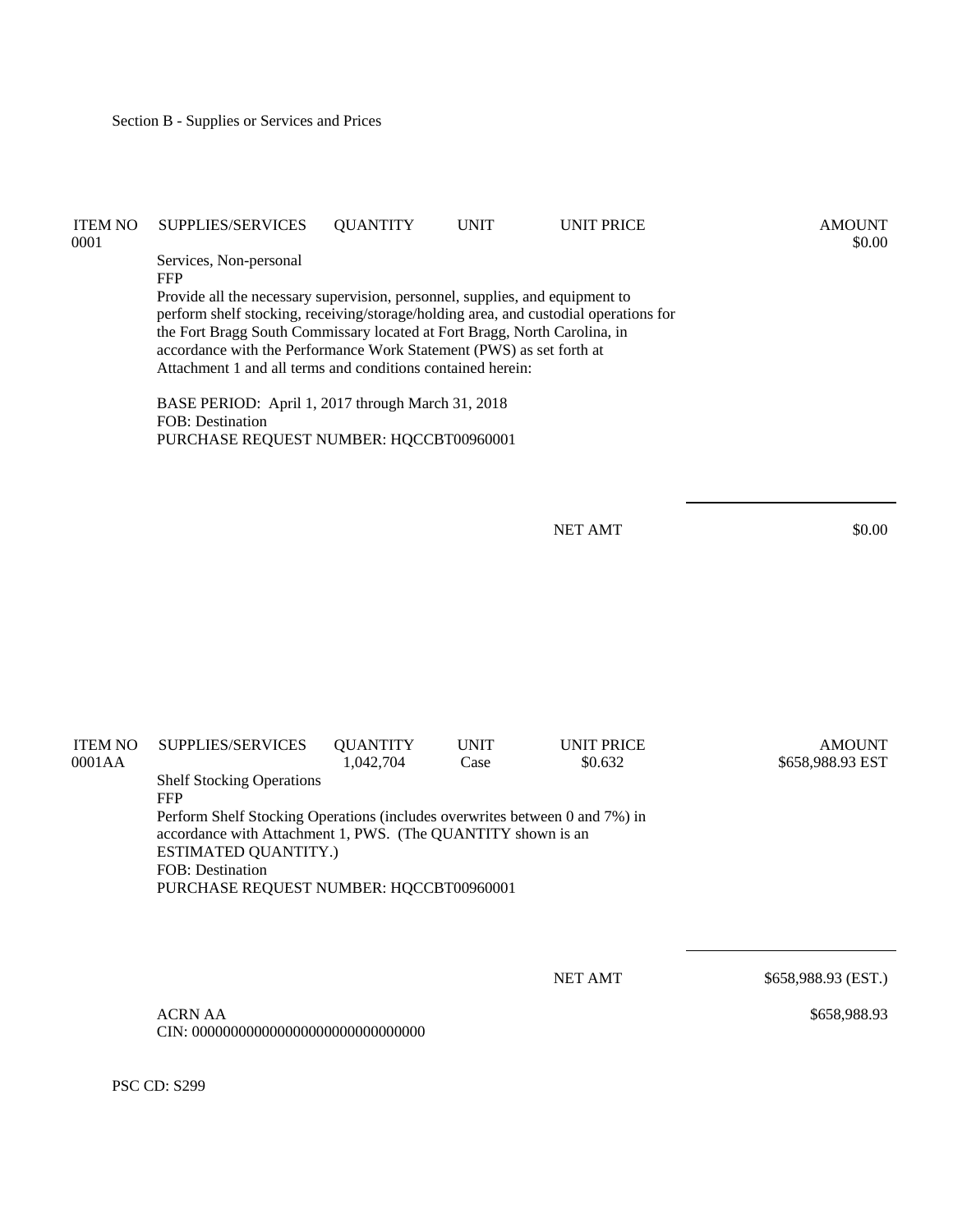| <b>ITEM NO</b><br>0001AB | SUPPLIES/SERVICES                                                                               | <b>QUANTITY</b><br>3,000 | <b>UNIT</b><br>Case | <b>UNIT PRICE</b><br>\$0.3792 | <b>AMOUNT</b><br>\$1,137.60 EST |
|--------------------------|-------------------------------------------------------------------------------------------------|--------------------------|---------------------|-------------------------------|---------------------------------|
|                          | Payments for Excessive Overwrites                                                               |                          |                     |                               |                                 |
|                          | <b>FFP</b><br>Overwrites exceeding 7% of the total monthly cases per 4.3.3.8.of the PWS will be |                          |                     |                               |                                 |
|                          | paid a unit price of 60% of the case price. (The QUANTITY shown is an                           |                          |                     |                               |                                 |
|                          | ESTIMATED QUANTITY.)                                                                            |                          |                     |                               |                                 |
|                          | FOB: Destination<br>PURCHASE REQUEST NUMBER: HQCCBT00960001                                     |                          |                     |                               |                                 |
|                          |                                                                                                 |                          |                     |                               |                                 |
|                          |                                                                                                 |                          |                     |                               |                                 |
|                          |                                                                                                 |                          |                     |                               |                                 |
|                          |                                                                                                 |                          |                     | <b>NET AMT</b>                | $$1,137.60$ (EST.)              |
|                          | <b>ACRN AA</b>                                                                                  |                          |                     |                               | \$1,137.60                      |
|                          |                                                                                                 |                          |                     |                               |                                 |
|                          |                                                                                                 |                          |                     |                               |                                 |
|                          | <b>PSC CD: S299</b>                                                                             |                          |                     |                               |                                 |
|                          |                                                                                                 |                          |                     |                               |                                 |
|                          |                                                                                                 |                          |                     |                               |                                 |
|                          |                                                                                                 |                          |                     |                               |                                 |
| <b>ITEM NO</b>           | SUPPLIES/SERVICES                                                                               | <b>QUANTITY</b>          | <b>UNIT</b>         | <b>UNIT PRICE</b>             | <b>AMOUNT</b>                   |
| 0001AC                   |                                                                                                 | 100                      | Hours               | \$26.48                       | \$2,648.00 EST                  |
|                          | <b>Inventory Preparation</b><br><b>FFP</b>                                                      |                          |                     |                               |                                 |
|                          | Perform Inventory Preparation Services in accordance with Attachment 1, PWS.                    |                          |                     |                               |                                 |
|                          | (The QUANTITY shown is an ESTIMATED QUANTITY.)                                                  |                          |                     |                               |                                 |
|                          | FOB: Destination<br>PURCHASE REQUEST NUMBER: HQCCBT00960001                                     |                          |                     |                               |                                 |
|                          |                                                                                                 |                          |                     |                               |                                 |
|                          |                                                                                                 |                          |                     |                               |                                 |
|                          |                                                                                                 |                          |                     | <b>NET AMT</b>                | \$2,648.00 (EST.)               |
|                          |                                                                                                 |                          |                     |                               |                                 |

\$2,648.00

 ACRN AA CIN: 000000000000000000000000000000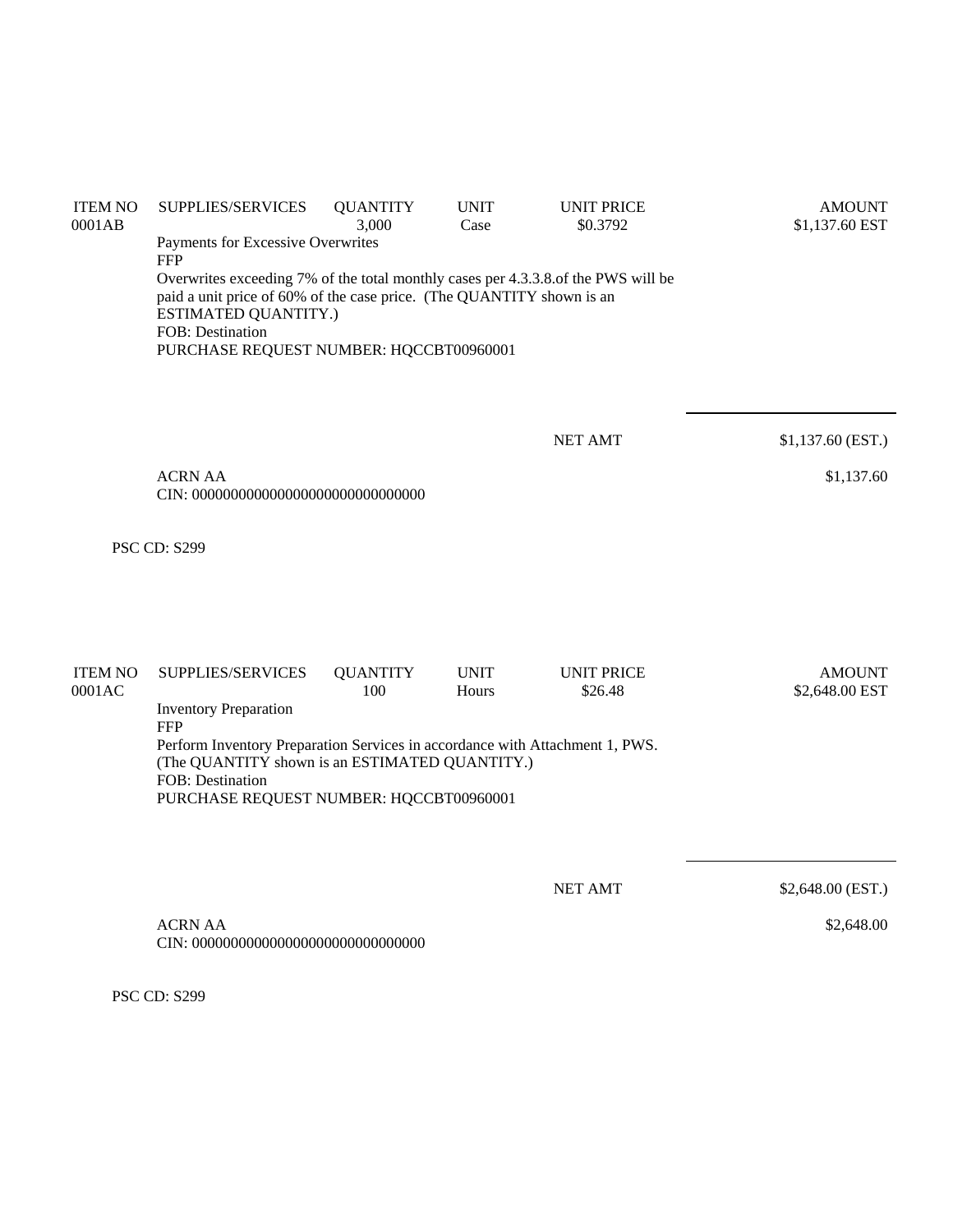| <b>ITEM NO</b><br>0001AD | SUPPLIES/SERVICES                                                                                                                                                                        | <b>QUANTITY</b><br>64 | <b>UNIT</b><br>Hours | <b>UNIT PRICE</b><br>\$20.48 | <b>AMOUNT</b><br>\$1,310.72 EST |
|--------------------------|------------------------------------------------------------------------------------------------------------------------------------------------------------------------------------------|-----------------------|----------------------|------------------------------|---------------------------------|
|                          | Shelf Stocking Bereavement Leave<br><b>FFP</b>                                                                                                                                           |                       |                      |                              |                                 |
|                          | Funds are obligated to accommodate the use of bereavement leave, per the<br>Collective Bargaining Agreement of this requirement for SHELF STOCKING<br>personnel.                         |                       |                      |                              |                                 |
|                          | NOTE: In the case of bereavement leave, in order to be reimbursed, the contractor<br>must complete and submit the Bereavement Leave Certification form (Attachment<br>3) per occurrence. |                       |                      |                              |                                 |
|                          | FOB: Destination<br>PURCHASE REQUEST NUMBER: HQCCBT00960001                                                                                                                              |                       |                      |                              |                                 |
|                          |                                                                                                                                                                                          |                       |                      | <b>NET AMT</b>               | \$1,310.72 (EST.)               |
|                          | <b>ACRN AA</b>                                                                                                                                                                           |                       |                      |                              | \$1,310.72                      |
|                          | <b>PSC CD: S299</b>                                                                                                                                                                      |                       |                      |                              |                                 |
| <b>ITEM NO</b>           | SUPPLIES/SERVICES                                                                                                                                                                        | <b>QUANTITY</b><br>12 | <b>UNIT</b>          | <b>UNIT PRICE</b>            | <b>AMOUNT</b>                   |
| 0001AE                   | Receiving/Storage/Holding Area Operation                                                                                                                                                 |                       | Months               | \$19,166.00                  | \$229,992.00                    |
|                          | <b>FFP</b><br>Perform Receiving/Storage/Holding Area Operations in accordance with<br>Attachment 1, PWS.<br>FOB: Destination<br>PURCHASE REQUEST NUMBER: HQCCBT00960001                  |                       |                      |                              |                                 |
|                          |                                                                                                                                                                                          |                       |                      |                              |                                 |
|                          |                                                                                                                                                                                          |                       |                      | <b>NET AMT</b>               | \$229,992.00                    |
|                          | <b>ACRN AB</b>                                                                                                                                                                           |                       |                      |                              | \$229,992.00                    |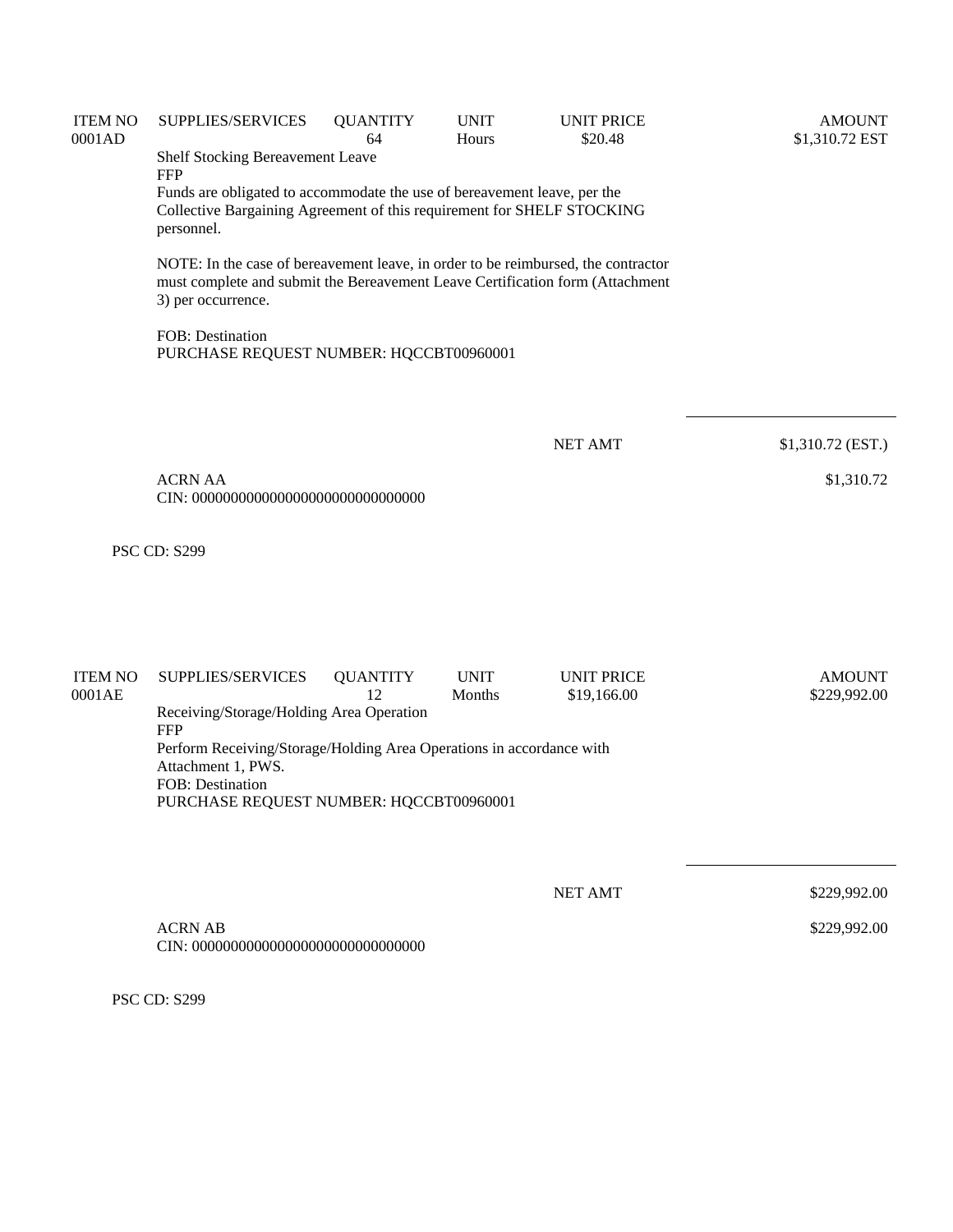| <b>ITEM NO</b><br>0001AF | SUPPLIES/SERVICES                                                                                                                                                                                                           | <b>QUANTITY</b><br>16 | <b>UNIT</b><br>Hours | <b>UNIT PRICE</b><br>\$27.69 | <b>AMOUNT</b><br>\$443.04 EST |
|--------------------------|-----------------------------------------------------------------------------------------------------------------------------------------------------------------------------------------------------------------------------|-----------------------|----------------------|------------------------------|-------------------------------|
|                          | MHE Support for Inventories<br><b>FFP</b>                                                                                                                                                                                   |                       |                      |                              |                               |
|                          | Provide Material Handling Equipment (MHE) Support for Inventories in<br>accordance with Attachment 1, PWS. (The QUANTITY shown is an<br>ESTIMATED QUANTITY.)<br>FOB: Destination<br>PURCHASE REQUEST NUMBER: HQCCBT00960001 |                       |                      |                              |                               |
|                          |                                                                                                                                                                                                                             |                       |                      | <b>NET AMT</b>               | \$443.04 (EST.)               |
|                          | <b>ACRN AB</b>                                                                                                                                                                                                              |                       |                      |                              | \$443.04                      |
|                          | <b>PSC CD: S299</b>                                                                                                                                                                                                         |                       |                      |                              |                               |
| <b>ITEM NO</b>           | SUPPLIES/SERVICES                                                                                                                                                                                                           | <b>QUANTITY</b>       | <b>UNIT</b>          | <b>UNIT PRICE</b>            | <b>AMOUNT</b>                 |
| 0001AG                   | <b>RSHA Bereavement Leave</b><br><b>FFP</b>                                                                                                                                                                                 | 64                    | Hours                | \$21.45                      | \$1,372.80 EST                |
|                          | Collective Bargaining Agreement of this requirement for<br>RECEIVING/STORAGE/HOLDING AREA personnel.                                                                                                                        |                       |                      |                              |                               |
|                          | NOTE: In the case of bereavement leave, in order to be reimbursed, the contractor<br>must complete and submit the Bereavement Leave Certification form (Attachment<br>3) per occurrence.                                    |                       |                      |                              |                               |
|                          | <b>FOB: Destination</b><br>PURCHASE REQUEST NUMBER: HQCCBT00960001                                                                                                                                                          |                       |                      |                              |                               |
|                          |                                                                                                                                                                                                                             |                       |                      | <b>NET AMT</b>               | \$1,372.80 (EST.)             |
|                          | <b>ACRN AB</b>                                                                                                                                                                                                              |                       |                      |                              | \$1,372.80                    |
|                          |                                                                                                                                                                                                                             |                       |                      |                              |                               |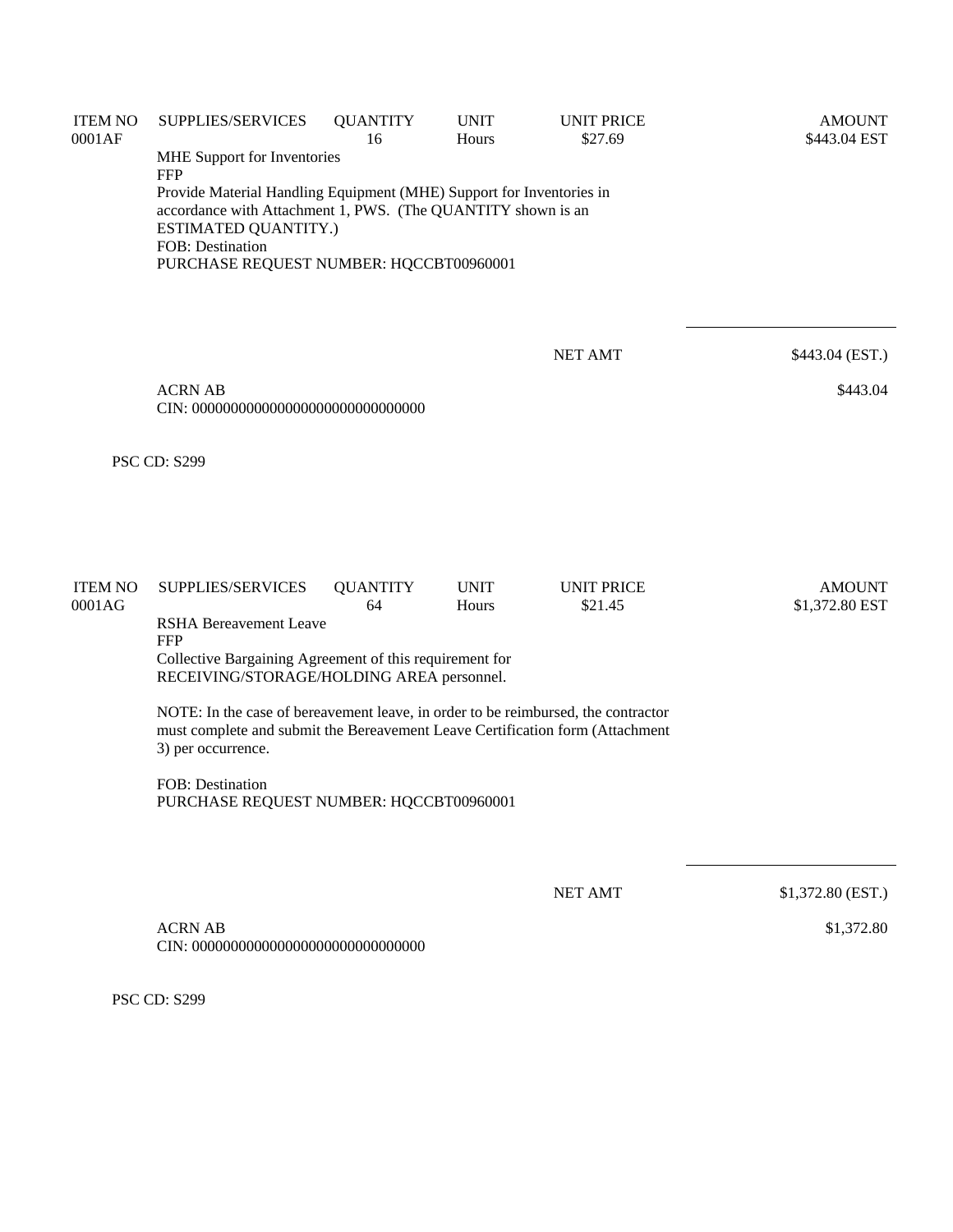| <b>ITEM NO</b><br>0001AH | SUPPLIES/SERVICES                                                                                                                                                                                                                    | <b>QUANTITY</b><br>12 | <b>UNIT</b><br>Months | <b>UNIT PRICE</b><br>\$43,919.00 | <b>AMOUNT</b><br>\$527,028.00 |
|--------------------------|--------------------------------------------------------------------------------------------------------------------------------------------------------------------------------------------------------------------------------------|-----------------------|-----------------------|----------------------------------|-------------------------------|
|                          | Custodial - Admin/Store/Patron Area                                                                                                                                                                                                  |                       |                       |                                  |                               |
|                          | <b>FFP</b><br>Perform Custodial Operations EXCLUDING the Meat Processing, Preparation,<br>and Wrapping Area, RSHA, and Outside Areas in accordance with Attachment 1.<br>FOB: Destination<br>PURCHASE REQUEST NUMBER: HQCCBT00960001 |                       |                       |                                  |                               |
|                          |                                                                                                                                                                                                                                      |                       |                       | <b>NET AMT</b>                   | \$527,028.00                  |
|                          | <b>ACRN AC</b>                                                                                                                                                                                                                       |                       |                       |                                  | \$527,028.00                  |
|                          | <b>PSC CD: S299</b>                                                                                                                                                                                                                  |                       |                       |                                  |                               |
|                          |                                                                                                                                                                                                                                      |                       |                       |                                  |                               |
| <b>ITEM NO</b><br>0001AJ | SUPPLIES/SERVICES<br><b>Custodial - Meat Processing Room</b>                                                                                                                                                                         | <b>QUANTITY</b><br>12 | <b>UNIT</b><br>Months | <b>UNIT PRICE</b><br>\$4,762.00  | <b>AMOUNT</b><br>\$57,144.00  |
|                          | <b>FFP</b><br>Perform Meat Processing, Preparation and Wrapping Area Custodial tasks in<br>accordance with Attachment 1, PWS.<br>FOB: Destination<br>PURCHASE REQUEST NUMBER: HQCCBT00960001                                         |                       |                       |                                  |                               |
|                          |                                                                                                                                                                                                                                      |                       |                       |                                  |                               |
|                          |                                                                                                                                                                                                                                      |                       |                       | <b>NET AMT</b>                   | \$57,144.00                   |
|                          | <b>ACRN AC</b>                                                                                                                                                                                                                       |                       |                       |                                  | \$57,144.00                   |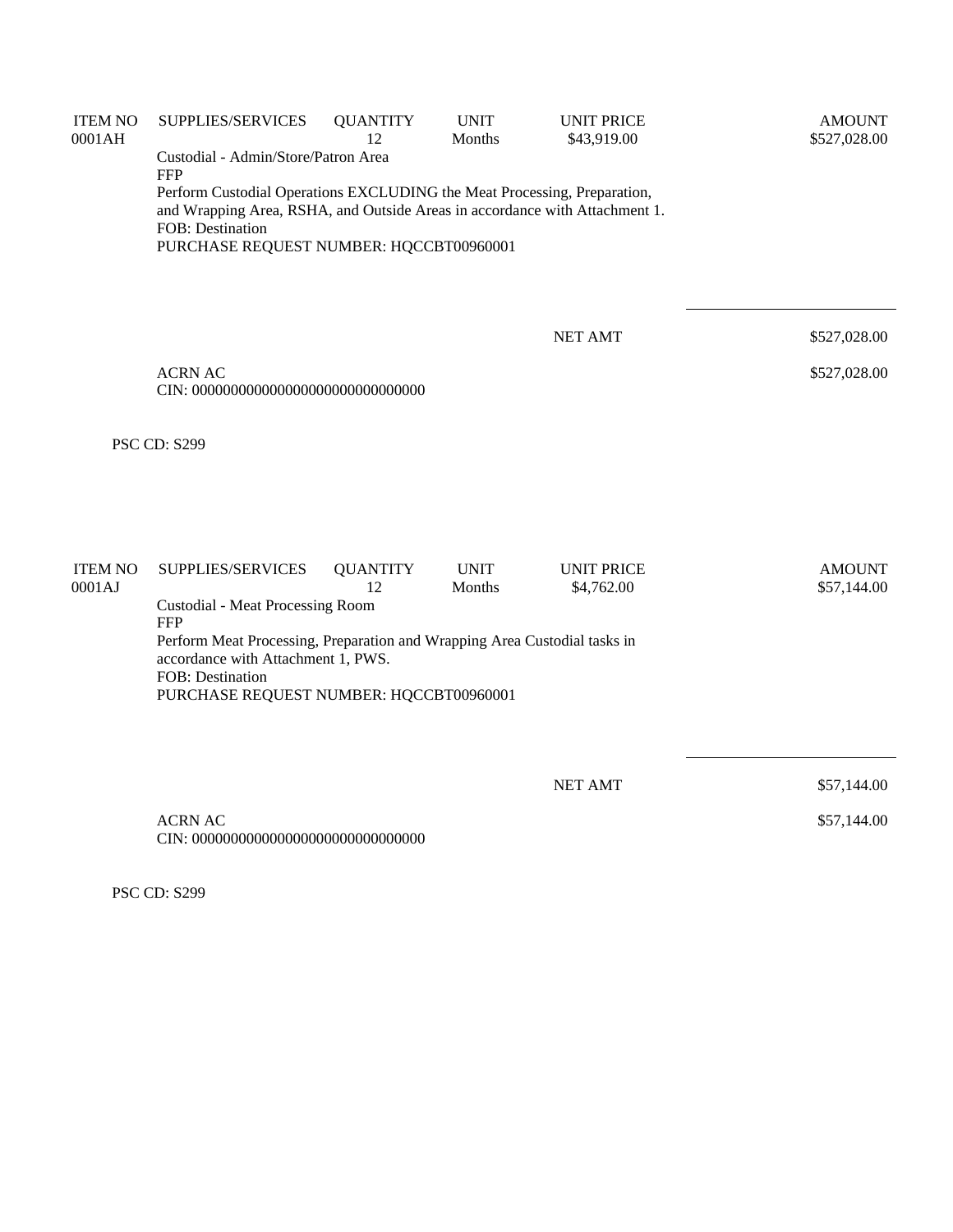| <b>ITEM NO</b><br>0001AK | SUPPLIES/SERVICES                                                                                                                                                                        | <b>QUANTITY</b><br>12 | <b>UNIT</b><br>Months | <b>UNIT PRICE</b><br>\$4,233.00 | <b>AMOUNT</b><br>\$50,796.00    |
|--------------------------|------------------------------------------------------------------------------------------------------------------------------------------------------------------------------------------|-----------------------|-----------------------|---------------------------------|---------------------------------|
|                          | Custodial - RSHA/Outside Areas<br><b>FFP</b>                                                                                                                                             |                       |                       |                                 |                                 |
|                          | Perform RSHA and Outside Area Custodial tasks in accordance with Attachment<br>1, PWS.<br>FOB: Destination<br>PURCHASE REQUEST NUMBER: HQCCBT00960001                                    |                       |                       |                                 |                                 |
|                          |                                                                                                                                                                                          |                       |                       | <b>NET AMT</b>                  | \$50,796.00                     |
|                          | <b>ACRN AC</b>                                                                                                                                                                           |                       |                       |                                 | \$50,796.00                     |
|                          | <b>PSC CD: S299</b>                                                                                                                                                                      |                       |                       |                                 |                                 |
|                          |                                                                                                                                                                                          |                       |                       |                                 |                                 |
| <b>ITEM NO</b><br>0001AL | SUPPLIES/SERVICES                                                                                                                                                                        | <b>QUANTITY</b><br>64 | <b>UNIT</b><br>Hours  | <b>UNIT PRICE</b><br>\$20.17    | <b>AMOUNT</b><br>\$1,290.88 EST |
|                          | <b>Custodial Bereavement Leave</b><br><b>FFP</b>                                                                                                                                         |                       |                       |                                 |                                 |
|                          | Funds are obligated to accommodate the use of bereavement leave, per the<br>Collective Bargaining Agreement of this requirement for CUSTODIAL personnel.                                 |                       |                       |                                 |                                 |
|                          | NOTE: In the case of bereavement leave, in order to be reimbursed, the contractor<br>must complete and submit the Bereavement Leave Certification form (Attachment<br>3) per occurrence. |                       |                       |                                 |                                 |
|                          | FOB: Destination<br>PURCHASE REQUEST NUMBER: HQCCBT00960001                                                                                                                              |                       |                       |                                 |                                 |
|                          |                                                                                                                                                                                          |                       |                       |                                 |                                 |
|                          |                                                                                                                                                                                          |                       |                       | <b>NET AMT</b>                  | \$1,290.88 (EST.)               |
|                          | <b>ACRN AC</b>                                                                                                                                                                           |                       |                       |                                 | \$1,290.88                      |